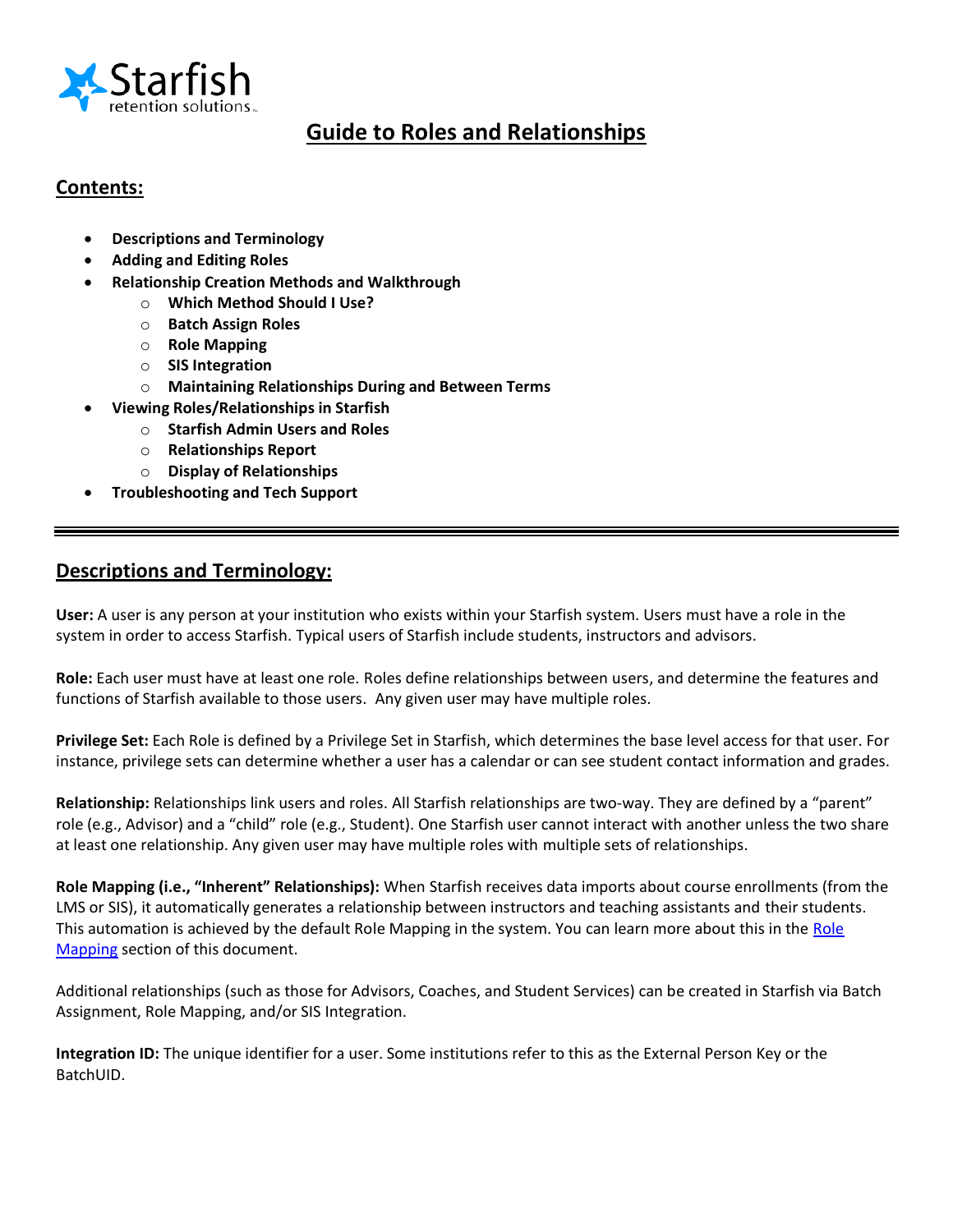





## **Adding and Editing Roles:**

When viewing the Roles page in Starfish, the count of users that have been assigned each role will be displayed on the right. This is a cumulative count of all users who have ever held the role and is not term specific. For instance, the count of users with the Student Role will rise every term, even if enrollment remains steady.

Click Add Role to add a new role to your list. Or click the Edit icon (pencil and paper) to review an existing role. Details on each role are included in the Edit Role pop-up and explained in detail below.

| <b>System Settings</b>               | $+$            | & Add Role                          |                            |                                         |              |                          |
|--------------------------------------|----------------|-------------------------------------|----------------------------|-----------------------------------------|--------------|--------------------------|
| <b>Users &amp; Roles</b>             | $\overline{a}$ |                                     |                            |                                         |              |                          |
| <b>Batch Assign Roles</b><br>Roles   |                | <b>Roles</b>                        |                            |                                         |              |                          |
| <b>Referredulite</b><br><b>Users</b> |                | Role $\triangle$                    | Privilege Set              | Description                             | Users Tools  |                          |
| Feature                              | $+$            | <b>Academic Advisor</b>             | AcademicProvider           | <b>Academic Advisor</b>                 | $\Omega$     | $\overline{\mathscr{O}}$ |
| Configuration                        |                | <b>Basic User</b>                   | <b>BasicUser</b>           | <b>Basic User</b>                       | $\Omega$     | Ø                        |
| <b>Reports</b>                       | $+$            | <b>Calendar Manager</b>             | CalendarManager            | Calendar Manager                        | $\Omega$     | P                        |
|                                      |                | Director of Distance Learning       | XfunctionalLeader          | <b>Director of Distance</b><br>Learning | $\mathbf{0}$ | Ø                        |
|                                      |                | Director of First-Year Experience   | XfunctionalLeader          | Director of First-Year<br>Experience    | $\mathbf{0}$ | P                        |
|                                      |                | <b>Director of Student Services</b> | <b>XfunctionalLeader</b>   | Director of Student<br><b>Services</b>  | $\mathbf 0$  | $\mathscr{D}$            |
|                                      |                | <b>Financial Aid Counselor</b>      | XfunctionalProvider        | <b>Financial Aid Counselor</b>          | $\mathbf 0$  | P                        |
|                                      |                | Instructor                          | Instructor                 | Instructor                              | $\Omega$     | $\mathscr{D}$            |
|                                      |                | Student                             | Student                    | Student                                 | $\Omega$     | $\mathscr{Q}$            |
|                                      |                | <b>Support Provider</b>             | ServiceProvider            | <b>Support Provider</b>                 | $\mathbf{0}$ | $\mathscr{D}$            |
|                                      |                | <b>TA</b>                           | <b>TA</b>                  | <b>TA</b>                               | 0            | P                        |
|                                      |                | <b>Tenant Admin</b>                 | TenantAdmin                | <b>Tenant Admin</b>                     | з            | $\mathscr{D}$            |
|                                      |                | Tutor                               | <b>XfunctionalProvider</b> | Tutor                                   | $\Omega$     | Ø                        |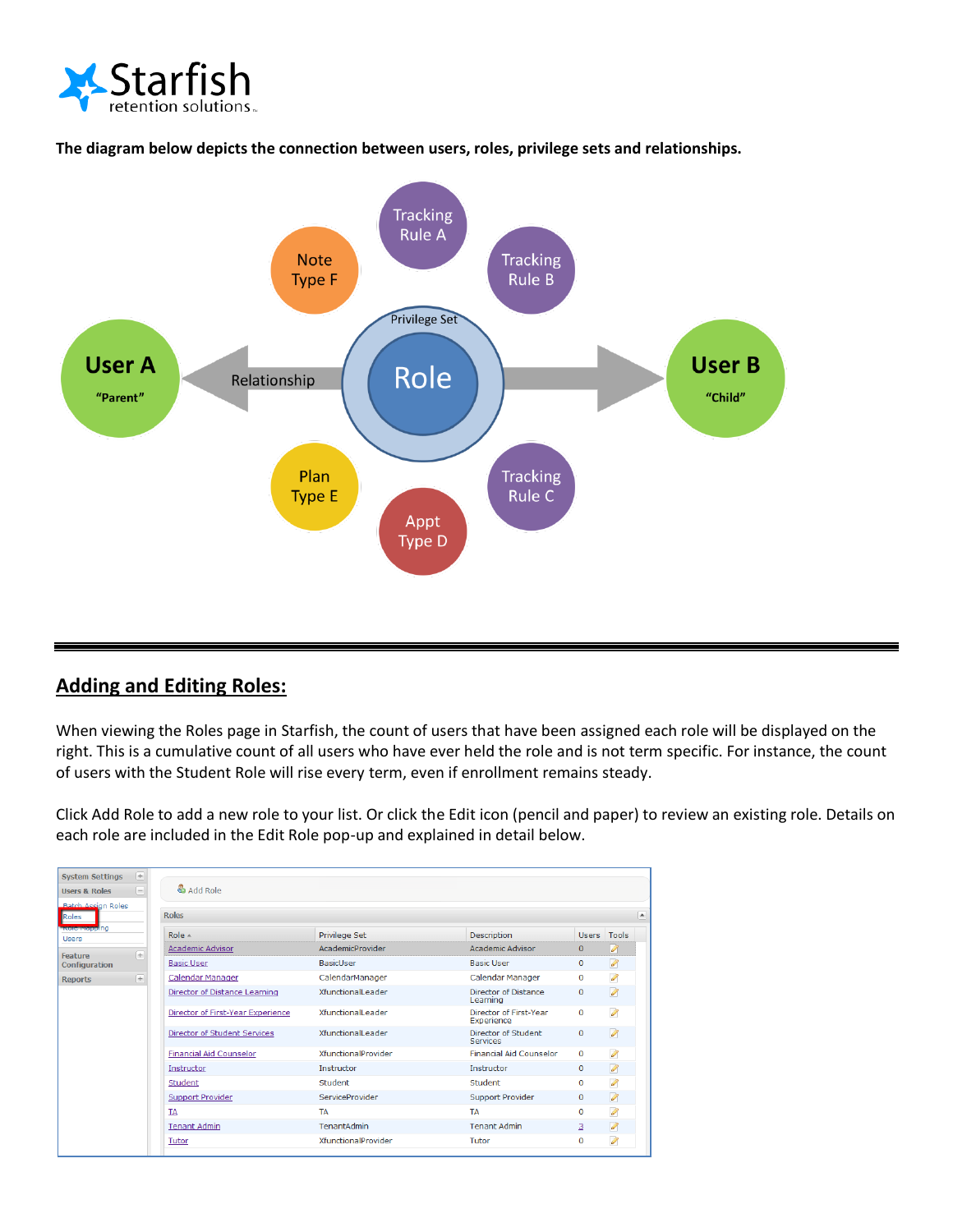

The system is pre-configured with a standard set of roles, each assigned the privilege set most likely to be associated with that role on a typical campus. You can use these pre-configured Roles as a guide when you create additional roles on campus.

For instance, the Academic Advisor Role that is pre-configured in Starfish has the Academic Provider privilege set, which allows for users with that role to own a calendar, view student attributes, grades, and profile information, all of which are necessary for a typical Academic Advisor using Starfish.

|                                                               | $\times$                                                                                                     |  |  |  |
|---------------------------------------------------------------|--------------------------------------------------------------------------------------------------------------|--|--|--|
|                                                               | <b>Never Mind</b><br><b>Next Role</b><br><b>Save</b>                                                         |  |  |  |
| Role                                                          | Academic Advisor                                                                                             |  |  |  |
| <b>Privilege Set</b>                                          | <b>AcademicProvider</b><br>$\checkmark$                                                                      |  |  |  |
| <b>Show in Success Network</b>                                | O Yes O No                                                                                                   |  |  |  |
| Show in Student Folder <sup>1</sup>                           | Yes ONo                                                                                                      |  |  |  |
| <b>Description</b>                                            | Academic Advisor                                                                                             |  |  |  |
|                                                               |                                                                                                              |  |  |  |
|                                                               |                                                                                                              |  |  |  |
| <b>Privileges</b>                                             |                                                                                                              |  |  |  |
| <b>*</b> Recent Changes                                       | Display the recent changes channel on the Home tab.                                                          |  |  |  |
| <b>* View Student List</b><br><b>*</b> Email Students in Bulk | Allow the user to view the student list.<br>Allows the user to email students in bulk via the Students List. |  |  |  |
| <b><math>*</math> View Student Grades</b>                     | Allows the user to view all grades for all courses in which the student is enrolled.                         |  |  |  |

The following pre-configured roles should never be edited:

- Instructor
- Student
- $\bullet$  TA
- Basic User
- Calendar Manager
- Tenant Admin

When you create or edit a role, you must make other choices, such as whether an existing relationship with that role should be viewable to the student in the My Success Network channel.

Roles displayed in the student's My Success Network (on the student homepage) should include people on campus who should be at the student's fingertips, to schedule appointments or find contact information. You should select "Yes" for Roles like Academic Advisor, TRIO Advisor, Athletics Coach, or others whom students frequently need to contact. The roles of Instructor and TA are shown in the My Success Network by default.



*Tip: Be careful about which roles you include so that only the important ones display and students will not have to sort through a long list to find the most important people.*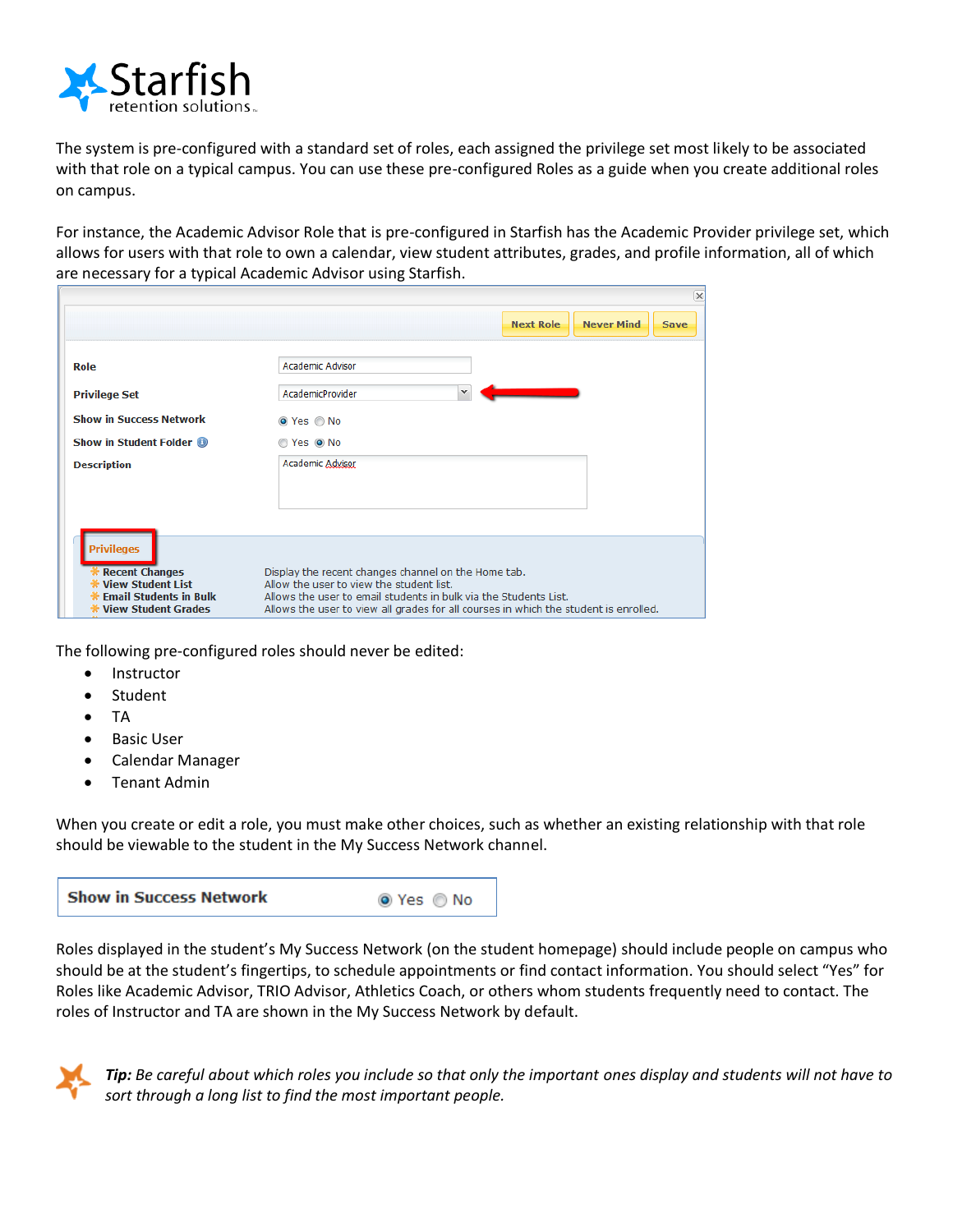

My Success Network channel on a student homepage:



You will also need to decide whether an existing relationship with that role should be viewable by other faculty or staff users in the Network tab of the Student Folder.



Roles that display in the Student Folder represent the people that other faculty and staff might need to contact about a student. These roles are displayed in the Network tab of the student folder. By default, this is set to "No" for all roles. You should select "Yes," however, for roles such as Academic Advisor which might be assigned specific relationships with students, or roles like TRIO Staff, which might have relationships with students in certain cohorts.

For example: selecting "Yes" for the Academic Advisor to display in the Student Folder allows faculty to know who the student's advisor is so that they can use Starfish to communicate any concerns about that student.

#### **Example of roles shown in "Network" tab of Student Folder:**

|                       | <b>Lexy Gilmore</b><br>Phone (757) 622-4487   Cell Phone (757) 632-9901   Institution Email zsafavian@starfishsolutions.com |                                                            |  |  |  |  |
|-----------------------|-----------------------------------------------------------------------------------------------------------------------------|------------------------------------------------------------|--|--|--|--|
|                       | Raise Flag & Refer E Create To-Do & Add Kudo E Create Plan M Email Student & Add Note                                       |                                                            |  |  |  |  |
| <b>OVERVIEW</b>       | <b>TRACKING</b><br><b>APPOINTMENTS</b><br><b>NOTES</b><br><b>NETWORK</b><br><b>COURSES</b>                                  |                                                            |  |  |  |  |
| <b>Search</b><br>Name | <b>Connection</b><br><b>Term</b><br>$\checkmark$<br>$\mathbf v$<br>Go<br>All<br>Active                                      |                                                            |  |  |  |  |
| Select All            | Email Selected<br>Deselect All                                                                                              |                                                            |  |  |  |  |
|                       | <b>Adams, Garland</b><br><b>Faculty Advisor</b><br>Email: zsafavian@starfishsolutions.com,                                  | Cell Phone: (757) 622-4487<br><b>Phone:</b> (757) 622-4487 |  |  |  |  |
|                       | 朵 Gold, Yasmin<br>1st Year Advisor, Instructor<br>Email: zsafavian@starfishsolutions.com,                                   | Cell Phone: 202-251-2328<br><b>Phone: 703-351-1362</b>     |  |  |  |  |
| $\Box$                | Green, Robert TA, Financial Aid Advisor<br>Email: zsafavian@starfishsolutions.com,                                          | <b>Phone:</b> (757) 622-4487<br>Cell Phone: (757) 622-4487 |  |  |  |  |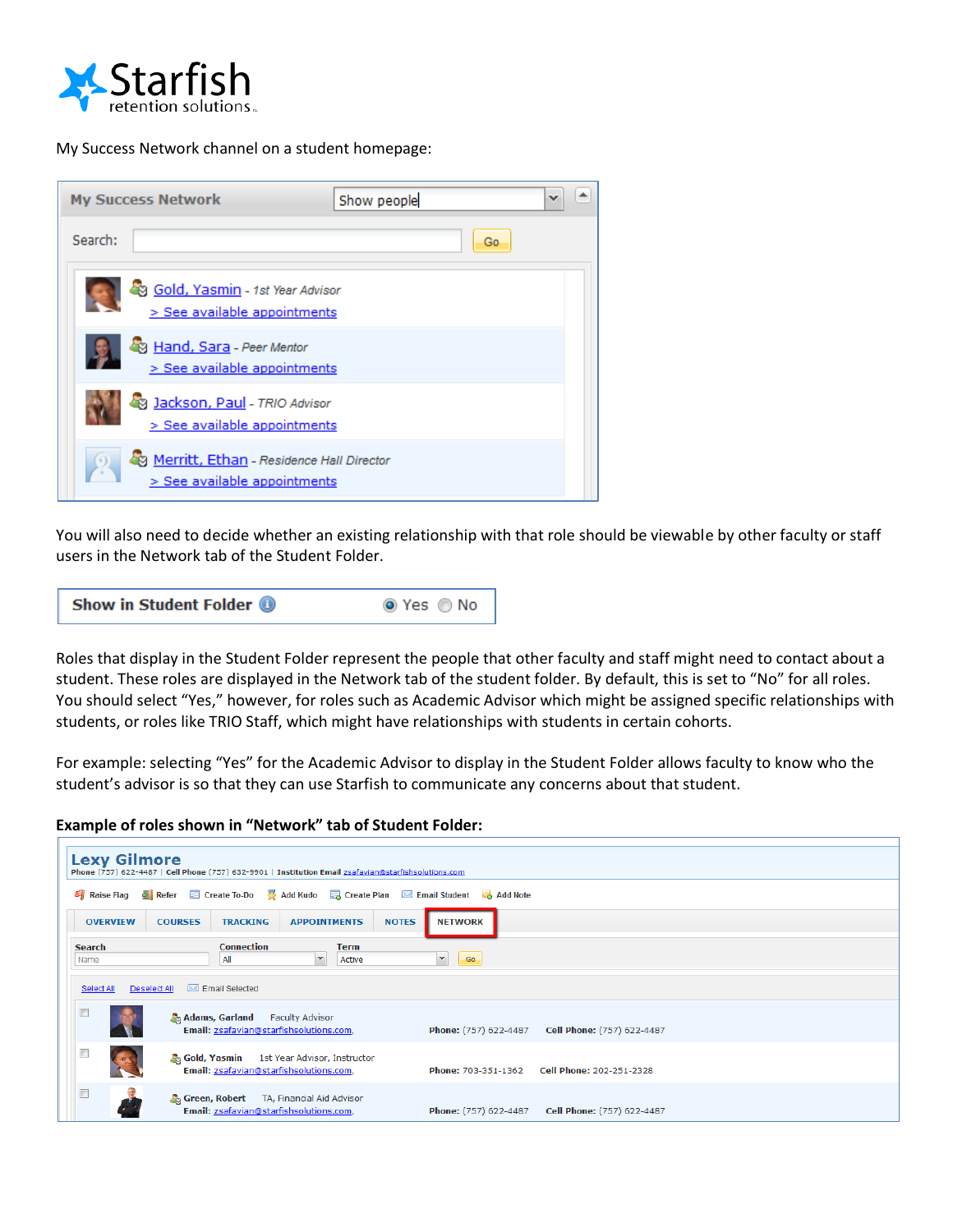

The Description for a role is optional but can be a helpful way for you to keep track of the distinctive roles you have created, which may assist in maintaining your system over time. The Description is only viewable to Starfish Admins.

This is the student's assigned Academic Advisor.

Once you have selected the desired privilege set and display options, you should click "Save" to complete your new role specifications.

You may contact your Implementation Manager to delete roles that are not assigned to any Starfish users.

## **Relationship Creation Methods and Walkthrough:**

### **Which Method Should I Use?**

Starfish accepts data about relationships in several ways, each of which has benefits and drawbacks. Many institutions use a combination of methods to create relationships, according to what best suits their needs.

#### **Batch Assign Roles:**

Batch Assigning roles is used to manually create relationships in Starfish that may not be stored in your Learning Management System (LMS) or Student Information System (SIS). This is also the easiest method for establishing a relationship between users who need a relationship to all students on campus (ex: Provost).

You can access the Batch Assign Roles area in Starfish by logging into Starfish and clicking on the Admin Tab > Users and Roles > Batch Assign Roles. In this area you may upload a flat file (commonly a .txt or .csv file) to assign roles and relationships to your users. This document outlines the steps for creating and uploading flat files. From within Starfish, you can also click the hyperlink for *data format for the batch file* to view details on the accepted formats.

| <b>Batch Assign Roles</b>                                                                                                                                                                                                                                                                                      |                                                                                                                                                                                                                                                                                 |  |  |  |  |  |
|----------------------------------------------------------------------------------------------------------------------------------------------------------------------------------------------------------------------------------------------------------------------------------------------------------------|---------------------------------------------------------------------------------------------------------------------------------------------------------------------------------------------------------------------------------------------------------------------------------|--|--|--|--|--|
| <b>Instructions</b><br>$\blacktriangle$                                                                                                                                                                                                                                                                        |                                                                                                                                                                                                                                                                                 |  |  |  |  |  |
| Browse and select a file containing role assignments for users in the system. All role assignments are term specific, so users<br>who are assigned a role will only have the privileges associated with that role for the selected term. Select the delimiter used<br>in the file to separate columns of data. |                                                                                                                                                                                                                                                                                 |  |  |  |  |  |
|                                                                                                                                                                                                                                                                                                                | View detailed information about the data format for the batch file                                                                                                                                                                                                              |  |  |  |  |  |
|                                                                                                                                                                                                                                                                                                                | Note: The default mode is to create new relationships for the selected group and term. If you select 'Overwrite' then ALL<br>existing relationships for the given group and term will be completely removed and replaced with those in the file you are<br>currently uploading. |  |  |  |  |  |
|                                                                                                                                                                                                                                                                                                                | Changes made here may take up to an hour to take effect.                                                                                                                                                                                                                        |  |  |  |  |  |
| Role Mapping File:                                                                                                                                                                                                                                                                                             | Select a file<br><b>Browse</b>                                                                                                                                                                                                                                                  |  |  |  |  |  |
| Term:                                                                                                                                                                                                                                                                                                          | v                                                                                                                                                                                                                                                                               |  |  |  |  |  |
| Group:                                                                                                                                                                                                                                                                                                         | v<br><b>DEFAULT</b>                                                                                                                                                                                                                                                             |  |  |  |  |  |
|                                                                                                                                                                                                                                                                                                                | Create new groups to allow overwriting a subset of role assignments.                                                                                                                                                                                                            |  |  |  |  |  |
| Delimiter:                                                                                                                                                                                                                                                                                                     | Comma nab                                                                                                                                                                                                                                                                       |  |  |  |  |  |
| <b>User Identifier:</b>                                                                                                                                                                                                                                                                                        | O Integration ID O Username                                                                                                                                                                                                                                                     |  |  |  |  |  |
| Overwrite:                                                                                                                                                                                                                                                                                                     | • Add to existing relationships • Overwrite all current relationships                                                                                                                                                                                                           |  |  |  |  |  |
|                                                                                                                                                                                                                                                                                                                | Never Mind<br>Save                                                                                                                                                                                                                                                              |  |  |  |  |  |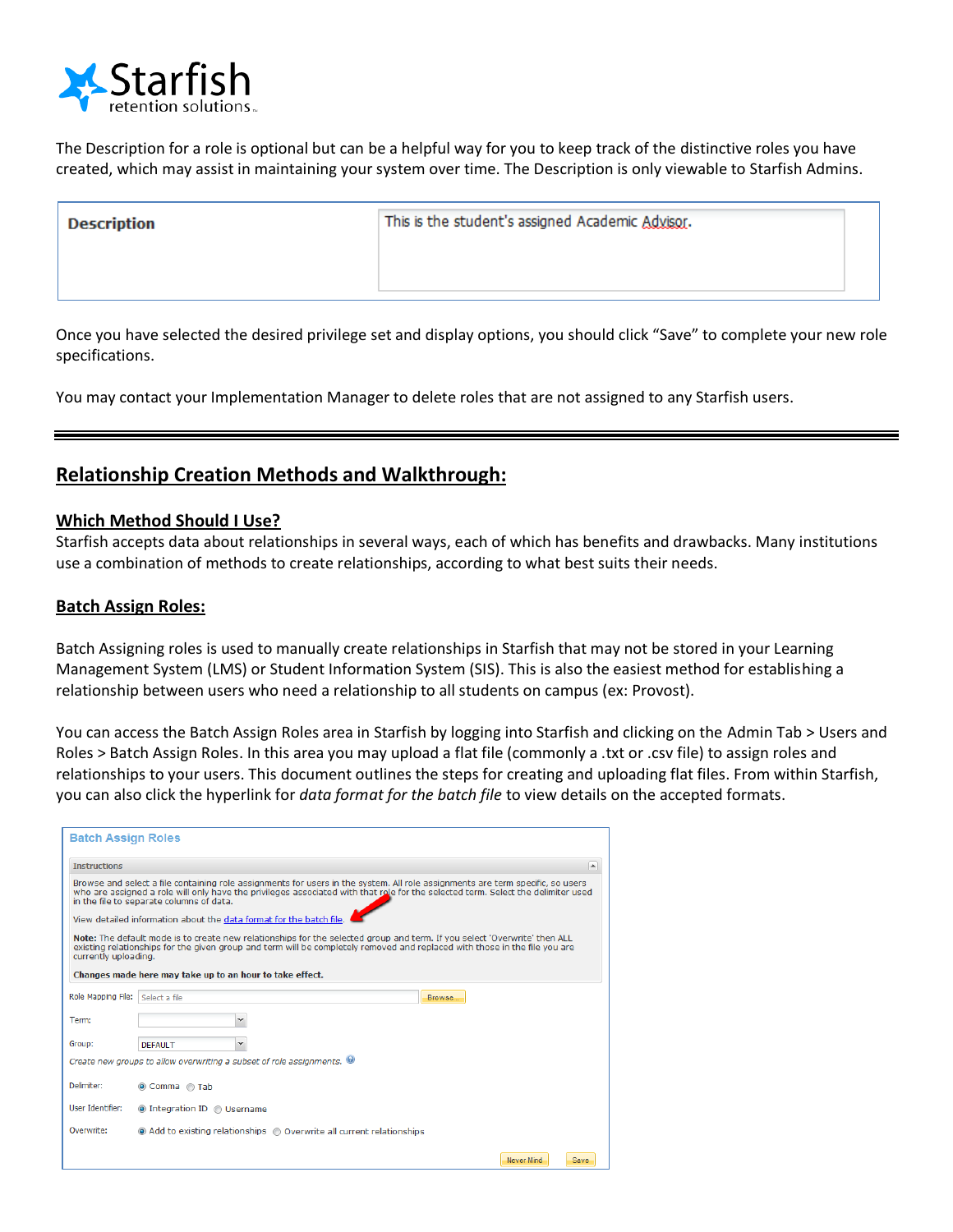

Before you can create a flat file and upload it to Starfish, the roles must exist within Starfish for the relationships you are creating. If you have not yet created the roles in Starfish, you must do so before moving on.

### **Creating a Batch Upload File:**

Starfish relationships are two-way. There is a "parent" user and a "child" user. When you upload a batch file, you are simultaneously assigning the given roles to the users listed in the file, and establishing the relationship between the users.

In order for Starfish to identify the correct users and assign the intended roles and relationships, the files you create must always use the format described below, with either usernames or integration IDs, and indicating role names identical to those in Starfish.

#### **The general format is:**

"ParentUser","ParentRole","ChildUser","ChildRole"

#### **For example:**

jsmith01,Academic Dean,jdoe0002,Student

In the example above, you are assigning jsmith01 the role of Academic Dean for jdoe0002, who is a student. This is a one-to-one relationship. Additional [types of relationships](#page-6-0) are provided later in this document.

The screen shots used below to demonstrate the format of these files are from Microsoft Excel, but you may create the file using Notepad and other similar programs, provided that you save the file in the correct format (.csv or .txt) before loading.



*Tip: When using programs like Excel to create the flat file, formatting the cells as Text cells can prevent the program from removing zeros from the beginning of integration IDs.* 

When creating the file, you must use *either* the username or the integration ID to assign relationships. You will specify the user identifier when loading the file into Starfish.



*Recommendation: The integration ID is the unique identifier for a user and is the preferred identifier. To find a user's integration ID, go to Starfish Admin > Users & Roles > Users.* 

If the parent user (Column A) is indicated by integration ID, then the child user (Column C) must also be indicated by integration ID. See below.

|  | 1 123566 Academic Dean 0025891 Student |  |
|--|----------------------------------------|--|

Similarly, if the parent user (Column A) is indicated by username, then the child user (Column C) must also be indicated by username. See below.

|  | 1   ismith01   Academic Dean   idoe0002   Student |  |  |
|--|---------------------------------------------------|--|--|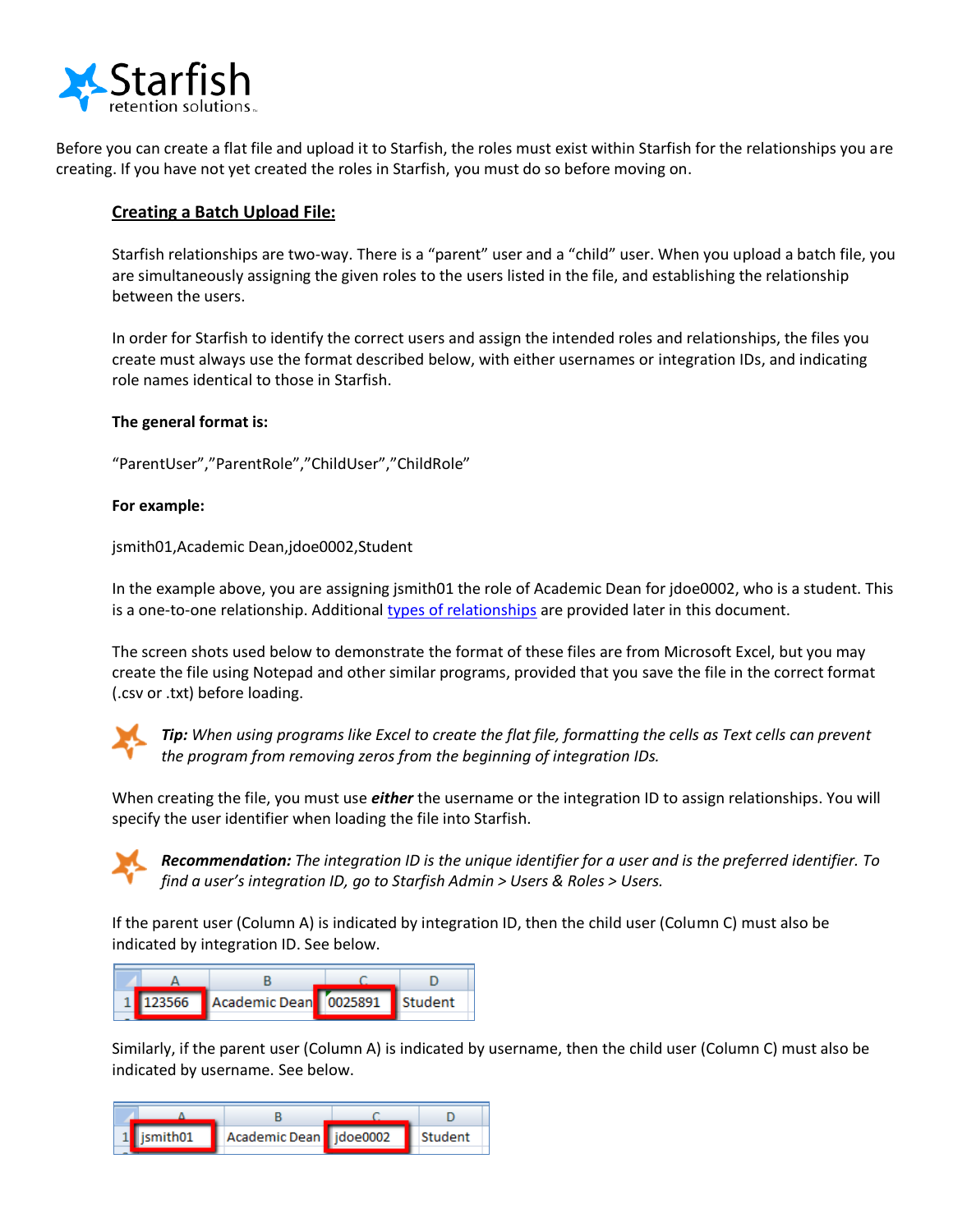

Columns A and B indicate the parent user and parent role, respectively. The user with this role generally holds a faculty, staff, or administrative position at the institution. In the example below, Column A indicates the integration ID of the parent user (123566), and Column B indicates the parent role being assigned (Academic Advisor)



Columns C and D indicate the child user and child role, respecitvely. The user with this role is generally a student. In the example below, Column C indicates the integration ID of the user with the child role (0025891), and Column D indicates the role that the user has in the system (Student).

*Note: In most cases, Column D will be Student.*

| 123566 | Academic Advisor 0025891 Student |  |
|--------|----------------------------------|--|

The example above creates a *One-to-One* **relationship** between this Academic Advisor and this student. If this Academic Advisor had 20 advisees, there would be 20 rows in the file, one for each relationship. Relationships can also be course-based, organization-based, or assigned using the allStudents construct described in the Types of Relationships section below.

### <span id="page-6-0"></span>**Types of Relationships**

**One-to-One relationships** are direct relationships between two specific users. When creating a flat file of these relationships, you must establish each specific relationship on a separate row. As such, One-to-One relationship files often contain many rows.

**Course-based and organization-based relationships** allow a user to be assigned a relationship with all students enrolled in a course or org, without the parent user actually having an enrollment in the LMS or SIS course or org. The most common use case for course-based relationships is Tutoring, where you might assign a Tutor a relationship with all students in a course section.



*Tip: Wildcards, such as an asterisk (\*) can be used to indicate multiple course sections that share a similar course ID. For example, using BIOL101\*in Column C would create a relationship between the user in Column A and all students in sections that begin with BIOL101.*

| 123566 | Tutor | BIOL101.04.FA12 Student |  |
|--------|-------|-------------------------|--|
|        |       |                         |  |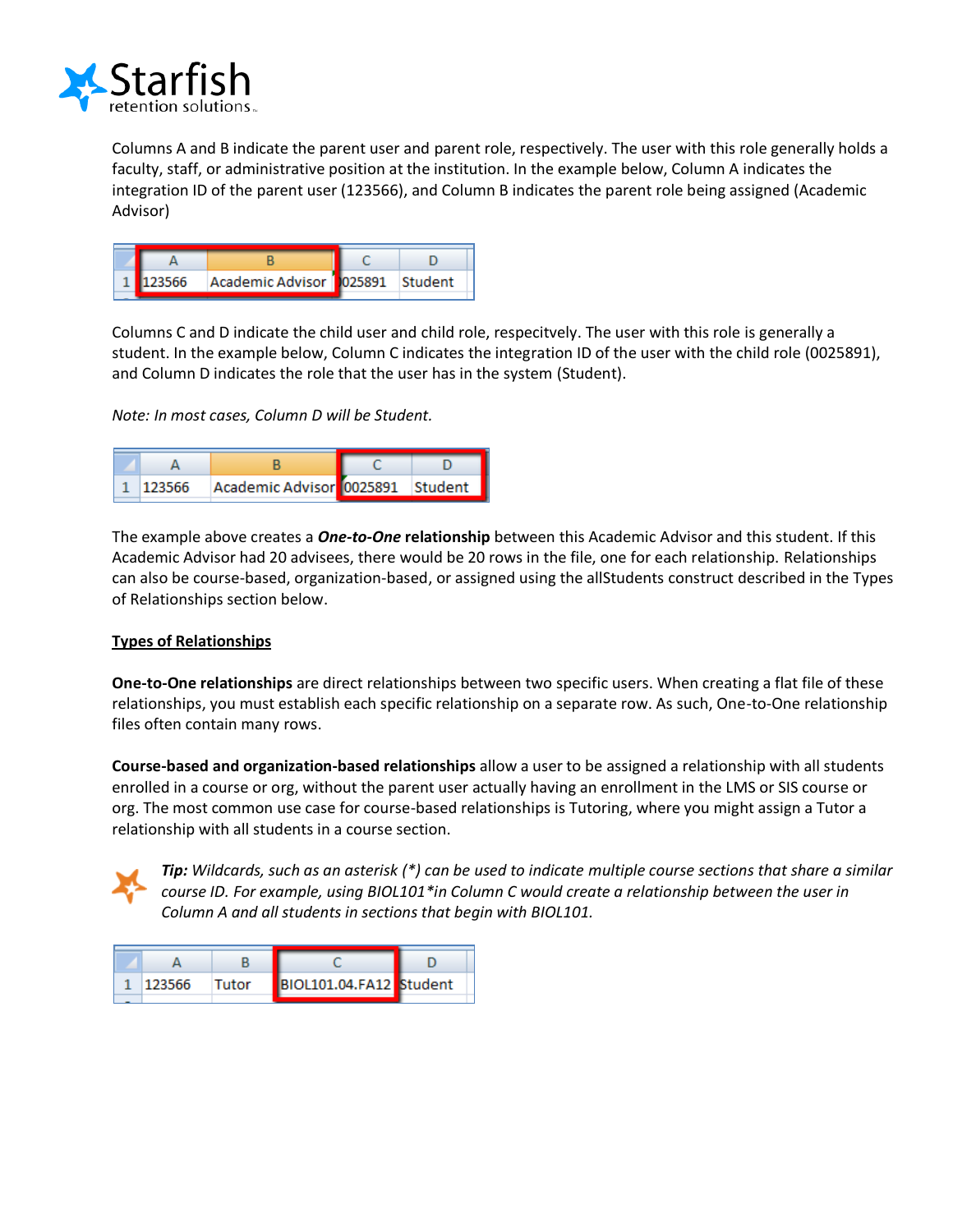

**All Students relationships** can be created using a special "allStudents" construct that creates a relationship between the parent user and all students who are actively enrolled for the term.

*Note: If a student is not actively enrolled during the term, Starfish will not establish a relationship between the parent user and the un-enrolled student.*



Although you cannot include both usernames and integration IDs in the same file, you can include a mix of relationships. For instance, you can create and load a file that contains both course-based and one-to-one relationships.



*Tip: In order to maintain your files during and between terms, Starfish suggests that you make a separate file for each role and name the files accordingly.* 

**Calendar Manager relationships** allow users to see and manage each other's calendars in Starfish. Individual users can establish calendar managers on their own by going to Starfish > Profile > Appointment Preferences. Or, a Starfish Admin can upload these relationships in a batch file.

*Note: When assigning Calendar Manager relationships, the child role must always be Basic User.*

*Example:*

*123566,Calendar Manager,456771,Basic User*

### **Uploading the Batch File to Starfish:**

Once you have created your relationship file, you need to load it into Starfish by accessing the Admin Tab > Users and Roles > Batch Assign Roles.

Browse for your file. Then use the Term drop down menu to select the term for which the relationships should be assigned.

*Note: Because relationships are associated with terms, they will expire at the end of the term for which they were assigned. To learn how to keep your relationships and roles up-to-date, refer to the Batch Assignment portion of th[e Maintaining Relationships During and Between Terms](#page-11-0) section within this document.* 

|                               | Role Mapping File: Academic Advisor Relationships.csv<br><b>Browse</b> |                          |  |
|-------------------------------|------------------------------------------------------------------------|--------------------------|--|
| Term:                         | Summer 2012                                                            | $\checkmark$             |  |
| Group:                        | Summer 2012<br><b>Fall 2011</b>                                        | ∸                        |  |
| Create new group Summer2 2011 |                                                                        | set of role assignments. |  |
| Delimiter:                    | Summer1 2011<br><b>CALOGAN</b>                                         | or to 1                  |  |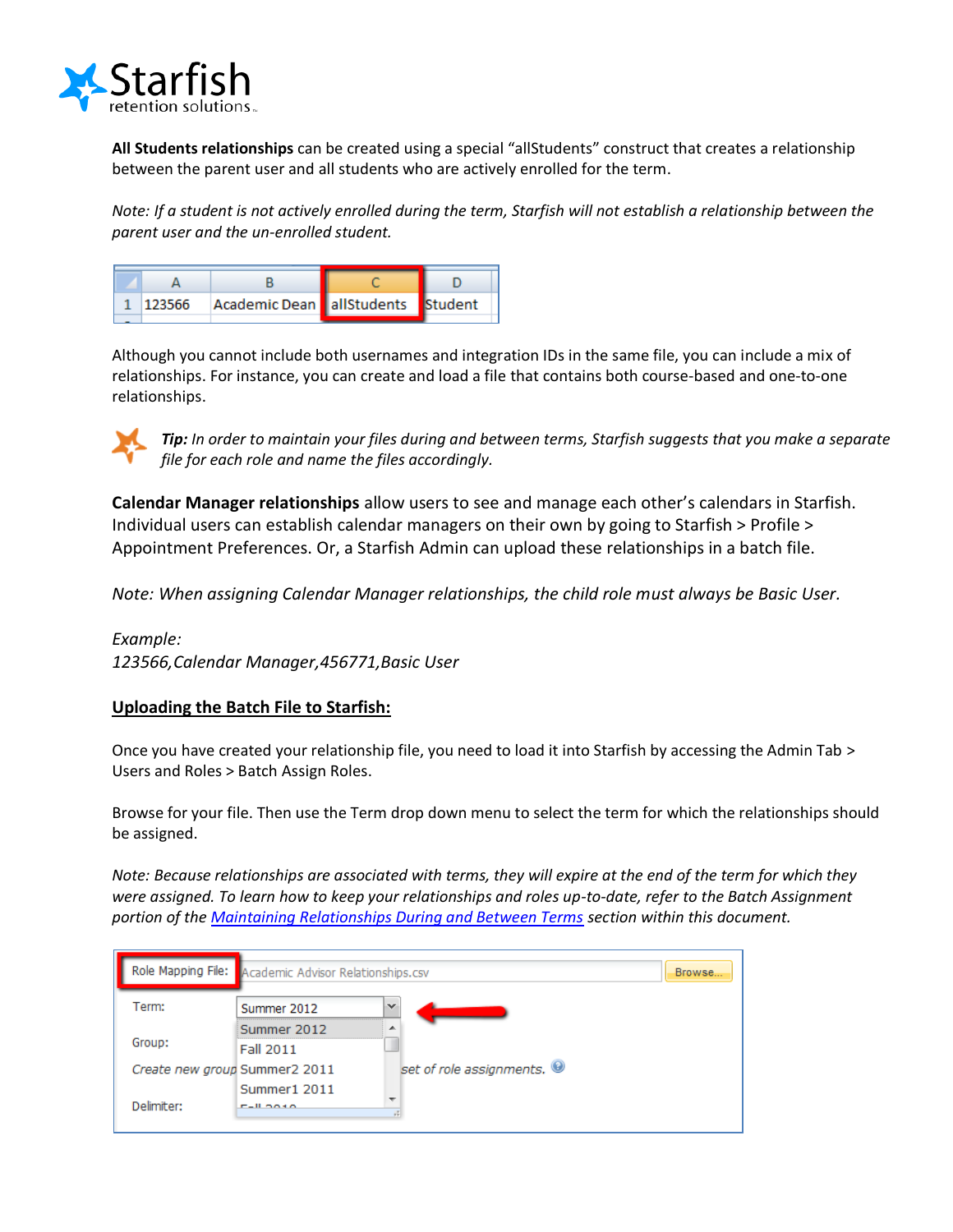

**Group:** Loading your file into a Group is an optional, but helpful, way for you to organize the files you upload and allow you to make changes in the system during a term. Thoughtfully using these groups will allow you to overwrite relationships in the middle of a term.



*Tip: Starfish recommends loading each file into its own Group. For instance, if you wish to load Tutors into Starfish by Batch Assignment, you should consider creating a single, master file for this role and loading it into a corresponding group labeled Tutors.* 

Overwriting Groups will be explained in the Batch Assignment portion of the Maintaining Relationships During [and Between Terms](#page-11-0) section within this document.

To Group a file, simply check the drop down menu for any groups that already exist in your Starfish system, and add the file to the appropriate Group. If a Group does not yet exist for the file, you can create one by typing over the word "DEFAULT" in the Group window, and replacing it with the name of the group you would like to create.

| Group:     |  | <b>DEFAULT</b>           |   |                          |
|------------|--|--------------------------|---|--------------------------|
|            |  | Create new group DEFAULT |   | set of role assignments. |
|            |  | BizMajors_1stYear        | Ξ |                          |
| Delimiter: |  | <b>BizMajors All</b>     |   |                          |

**Delimiter:** Select whether the delimiter (separator) between the fields in your Relationship file is a comma or a tab. If your file is a .csv file, you should select "Comma," since .csv represents a Comma Separated Value. If your file is a .txt, it may be either comma or tab delimited. Please review your .txt file to make sure you have selected the correct delimiter before uploading.



**User Identifier:** Select whether the users in your file are indicated by username or integration ID. Starfish will use these identifiers to locate the appropriate users in the system, so the users must already exist within Starfish and the identifier you use must match the indicated user exactly.



**Overwrite:** When loading a file for the first time in a term, you should always choose "Add to existing relationships." If you wish to replace previous relationships, refer to the Batch Assignment portion of the Maintaining [Relationships During and Between Terms](#page-11-0) section within this document.

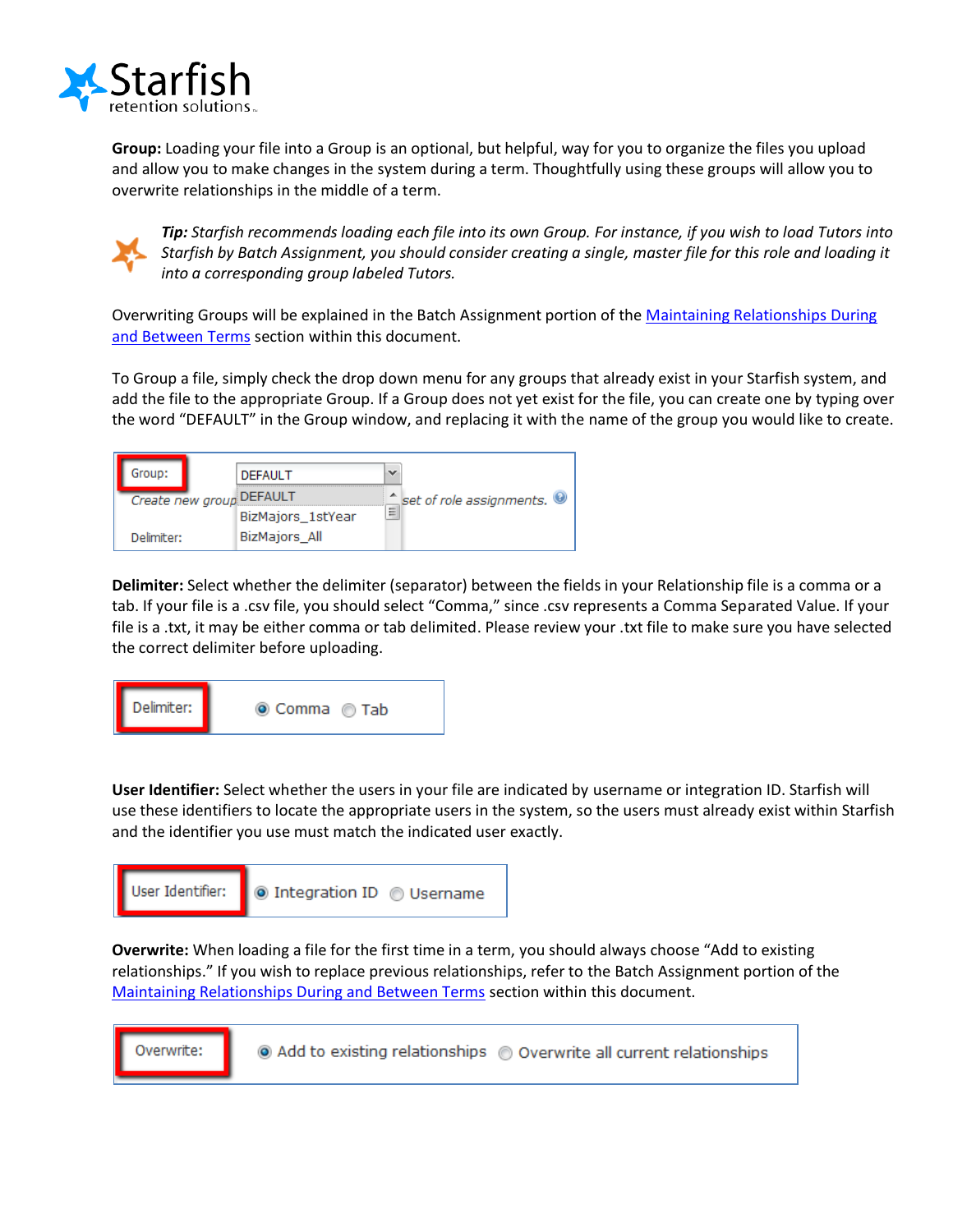

Click Save to upload the file. If the file is loaded successfully, you will see a confirmation of the number of relationships saved. If there was an error, you will receive an error message with details about why you were unable to upload the file. You must correct those errors in the file before Starfish will accept it and create the relationships. For more information about possible errors when batch assigning roles, see the [Troubleshooting](#page-6-0) section of this document.

Changes made by batch assignment may take up to one hour to take effect.

### <span id="page-9-0"></span>**Role Mapping:**

Role Mappings allow Starfish to assign roles based on course and organization enrollments. Starfish includes two preconfigured Role Mappings. The first allows Starfish to recognize users enrolled as Instructors in your LMS or SIS courses to be Instructors in Starfish. The second allows Starfish to recognize users enrolled as Teaching Assistants in your LMS or SIS to be TAs in Starfish. Please consult your Implementation Manager before changing or adding to your list of Role Mappings.

Navigate to Role Mapping by accessing the Admin Tab > Users and Roles > Role Mapping. From here you can view and edit the current Role Mappings for your system, enable or disable existing role mappings, and add new Role Mappings. A Role Mapping Glossary is available within Starfish, and the relevant terminology is also described below.

| <b>Instructions</b>                                                                                                                                                                                                                                                                                                                                                                                                                |                                                                                  |  |     | ۸  |  |  |  |  |
|------------------------------------------------------------------------------------------------------------------------------------------------------------------------------------------------------------------------------------------------------------------------------------------------------------------------------------------------------------------------------------------------------------------------------------|----------------------------------------------------------------------------------|--|-----|----|--|--|--|--|
| Role Mappings allow you to control how Enrollments in the Course Management System are mapped to different relationships<br>in the Starfish system. Some default mappings have been created for you at the time your account was set up. These<br>mappings cannot be deleted but can be disabled if needed. However, please take caution in disabling the default mappings<br>since it will have significant impact on the system. |                                                                                  |  |     |    |  |  |  |  |
| You can create custom mappings to define new roles to be assigned for both Courses and Community Organizations. Once<br>these mappings exist they will be applied every time an enrollment is added or removed, so new users will automatically be<br>assigned roles according to the mappings you have defined.                                                                                                                   |                                                                                  |  |     |    |  |  |  |  |
| <b>Role Mapping Glossary</b>                                                                                                                                                                                                                                                                                                                                                                                                       |                                                                                  |  |     |    |  |  |  |  |
| <b>Role Mappings</b>                                                                                                                                                                                                                                                                                                                                                                                                               |                                                                                  |  |     |    |  |  |  |  |
| Add Role Mapping                                                                                                                                                                                                                                                                                                                                                                                                                   |                                                                                  |  |     |    |  |  |  |  |
| Name.                                                                                                                                                                                                                                                                                                                                                                                                                              | <b>Associated Service</b><br>Enabled<br>Role Mapping $\triangle$<br><b>Tools</b> |  |     |    |  |  |  |  |
| Starfish Default - Instructor                                                                                                                                                                                                                                                                                                                                                                                                      | * (Instructor/Student)                                                           |  | Yes | 00 |  |  |  |  |
| Starfish Default - TA                                                                                                                                                                                                                                                                                                                                                                                                              | * (TA/Student)<br>Yes                                                            |  |     |    |  |  |  |  |
|                                                                                                                                                                                                                                                                                                                                                                                                                                    |                                                                                  |  |     |    |  |  |  |  |

Custom Role Mappings are most commonly used to create relationships in Starfish based on organization memberships. For example, if you had an organization for an athletic team where the enrolled "instructor" is the coach of the team and the enrolled "students" are the athletes on the team, you might use a role mapping to tell Starfish to recognize the relationships as such. Once these mappings exist they will be applied every time an enrollment is added or removed, so new users will automatically be assigned roles according to the mappings you have defined.



*Tip: Role Mapping can be a low-maintenance way to establish relationships. The courses and organizations that generate the relationships must be continually maintained in your LMS or SIS in order for this method to be effective.*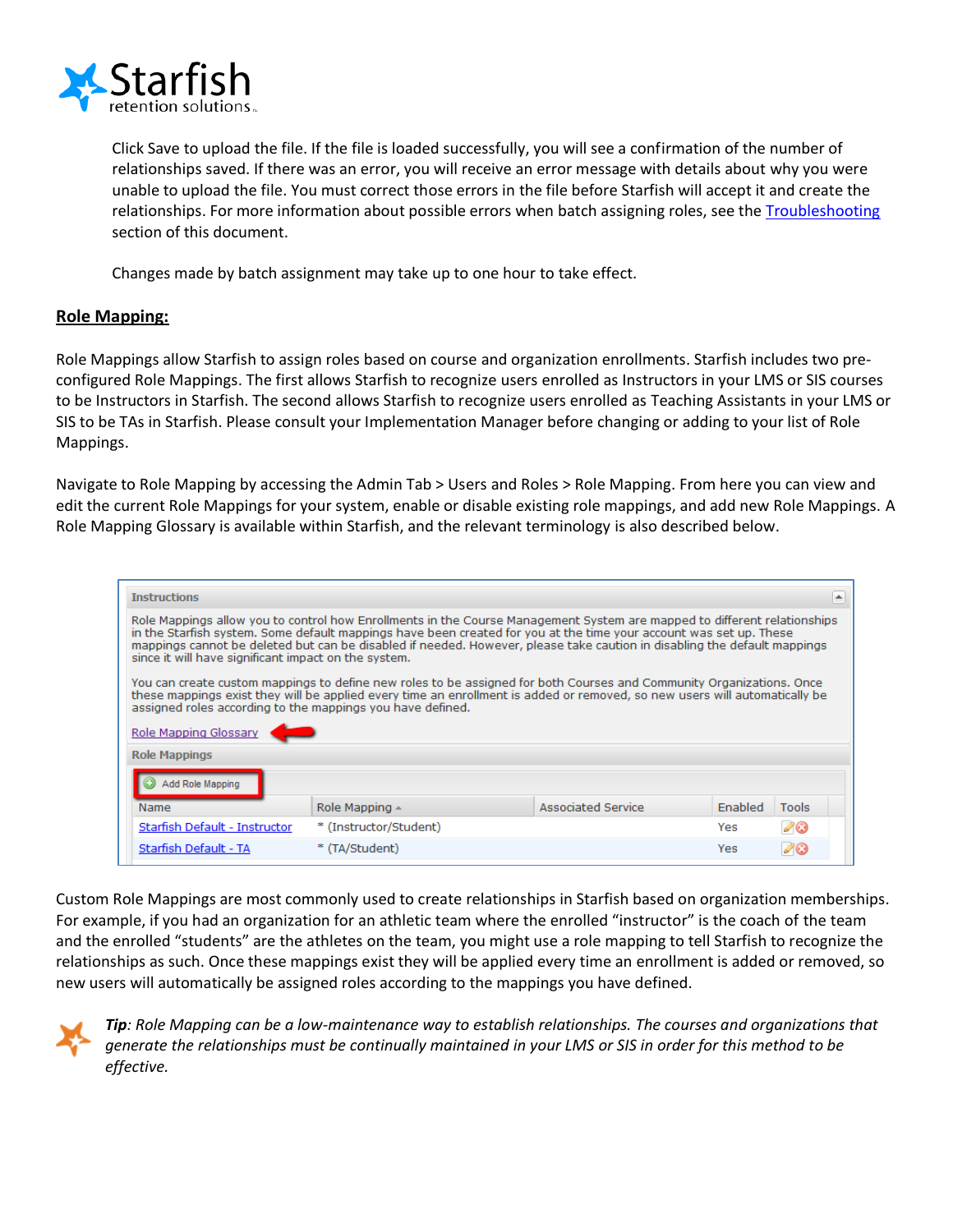

### **Creating Custom Role Mapping:**

To set-up Role Mappings in Starfish, you must first create an Organization or Course in your LMS or SIS (depending on your integrations). This course/organization should be named uniquely enough that it is easily distinguishable from others, allowing Starfish to correctly reference it when creating the resulting relationships.

Next, navigate to the Role Mapping screen and click on "Add Role Mapping." Assign a **Name** to the role mapping you plan to create. The name should indicate which roles and relationships are being established.

**Enabled**: This box is checked by default and, when selected, indicates that the role mapping is currently enabled and actively establishing relationships. When a role mapping is disabled, any relationships which had previously been created are removed and no new relationships are created until the role mapping is re-enabled.

*Note: If you disable the default role mappings for Instructors and TAs these relationships will no longer exist and users will not be able to interact!*

| <b>Add Role Mapping</b>                                                                             |
|-----------------------------------------------------------------------------------------------------|
| Give the role mapping a name that can be used to reference this relationship elsewhere in Starfish. |
| Athletics--Baseball                                                                                 |

**Type:** Indicate the Type, either a Course or Community Organization, to which the role mapping will be directed when establishing the relationships.

| пe.    |                        |
|--------|------------------------|
| ∗Field | Course                 |
|        | Community Organization |

**Field:** Indicate the Field to establish whether Starfish should reference the Course ID, Course Name, or Integration ID of the course/organization containing the role mapping enrollments. The recommended field is Course ID.

| Course ID      |
|----------------|
| Course Name    |
| Integration ID |
|                |

**Pattern:** Indicate the course or organization ID pattern. The pattern is used to match courses or orgs and can include a wildcard \* or be an exact match. For example, if each of your athletic organizations begin with ATH, you enter ATH\* to allow the role mapping to apply to all athletic organizations.

| *Pattern | Baseball*                                                             |
|----------|-----------------------------------------------------------------------|
|          | NOTE: Only one pattern for each role mapping. For example, "BUS-ADV*" |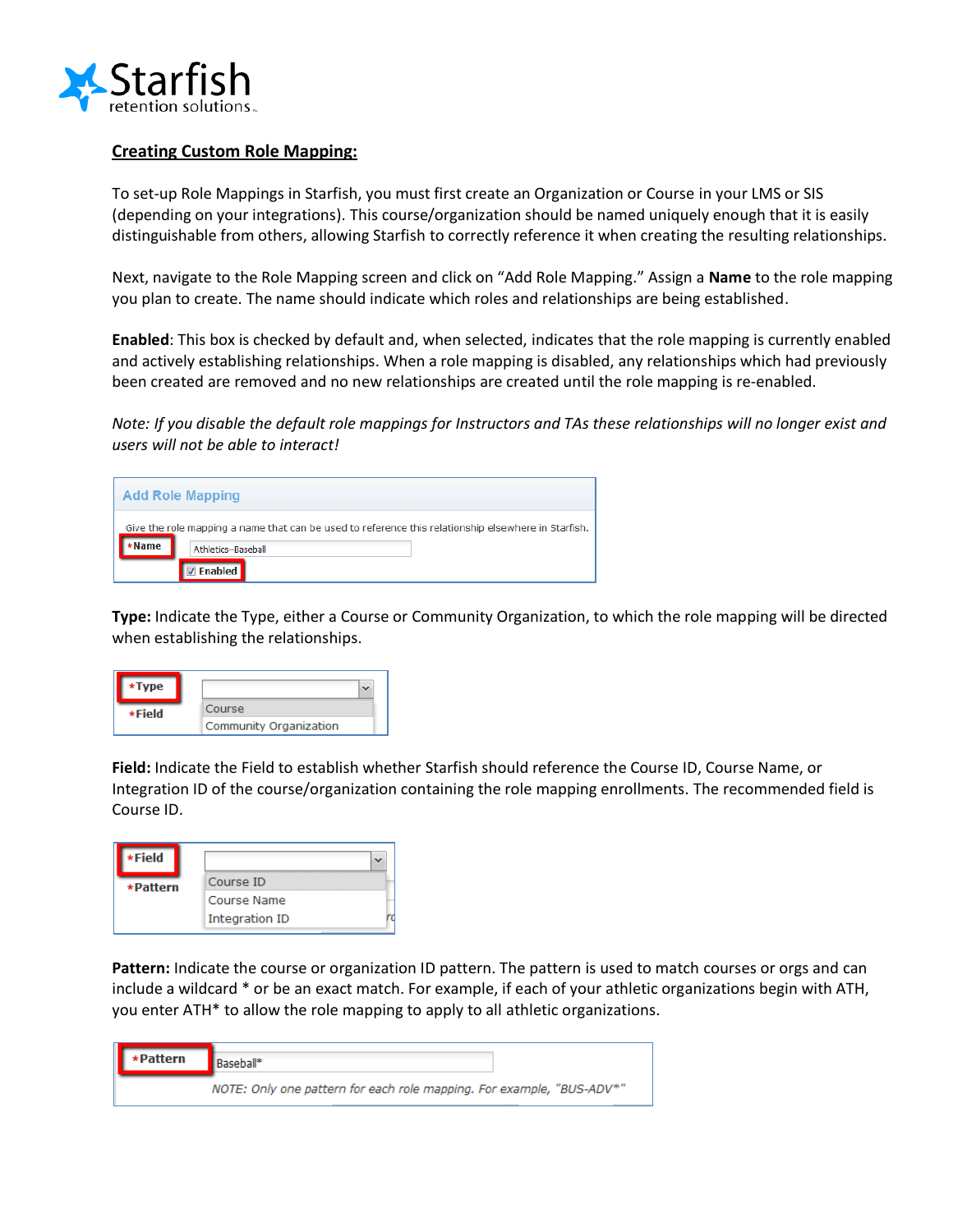

**Mapping**: Indicate the types of enrollments in the course/organization to be mapped, and then the role in Starfish with which that enrollment should be associated. Often, the Parent Enrollment is Instructor and the Child Enrollment is Student, which correspond to a Starfish parent role usually held by faculty or staff, and the Starfish Student role. If you would like to map the Starfish roles differently, consult with your Implementation Manager about your options.

The example role mapping below tells Starfish to read the Parent Enrollment of Instructor in this organization as TRIO Advisor in Starfish, and to read the Child Enrollment of Student as Student in Starfish.

| <b>Mapping</b> | Parent Enrollment Instructor |         | Starfish Role   TRIO Advisor |  |
|----------------|------------------------------|---------|------------------------------|--|
|                | Child Enrollment             | Student | Starfish Role Student        |  |

**Service:** Role mapping can be used to populate a Service with memberships. If you would like the users with the Parent Enrollment to be members of a related service, select that service from the drop down menu. This is optional.

| service. | If this mapping should be used to populate a service with members, select the service in the menu below. All users with<br>the parent enrollment in courses/organizations that match the pattern specified will be made members of the selected |  |  |  |  |
|----------|-------------------------------------------------------------------------------------------------------------------------------------------------------------------------------------------------------------------------------------------------|--|--|--|--|
| Service  | No Associated Service                                                                                                                                                                                                                           |  |  |  |  |
|          | * Required fie Advising for Engineering S                                                                                                                                                                                                       |  |  |  |  |
|          | Advising for Fine Artists                                                                                                                                                                                                                       |  |  |  |  |

Once you are satisfied with the Role Mapping configurations you have entered, click "Submit" to begin establishing the associated relationships.

### **SIS Integration**

Relationships can also be automated through SIS integration. If relationships, such as those between advisors and their advisees, are maintained in your Student Information System (SIS), they can be established in Starfish via SIS integration. SIS integration allows you to query relationships stored in your SIS and send them to corresponding roles created in Starfish. If you have not integrated your SIS with Starfish, or if your SIS integration is not taking advantage of this option, consult with your Implementation Manager to learn more.

### <span id="page-11-0"></span>**Maintaining Relationships During and Between Terms:**

Relationships may require maintenance during and/or between terms. For relationships established by Role Mapping or SIS integration, little manual intervention is needed as long as the data is flowing on a regular basis. For manually Batch Assigned roles, the relationships must be actively maintained within Starfish each term, and sometimes may need to be overwritten within a term.

*Note: Many institutions establish relationships in multiple ways. Remember to consider all methods of establishing relationships and be aware of the associated maintenance.*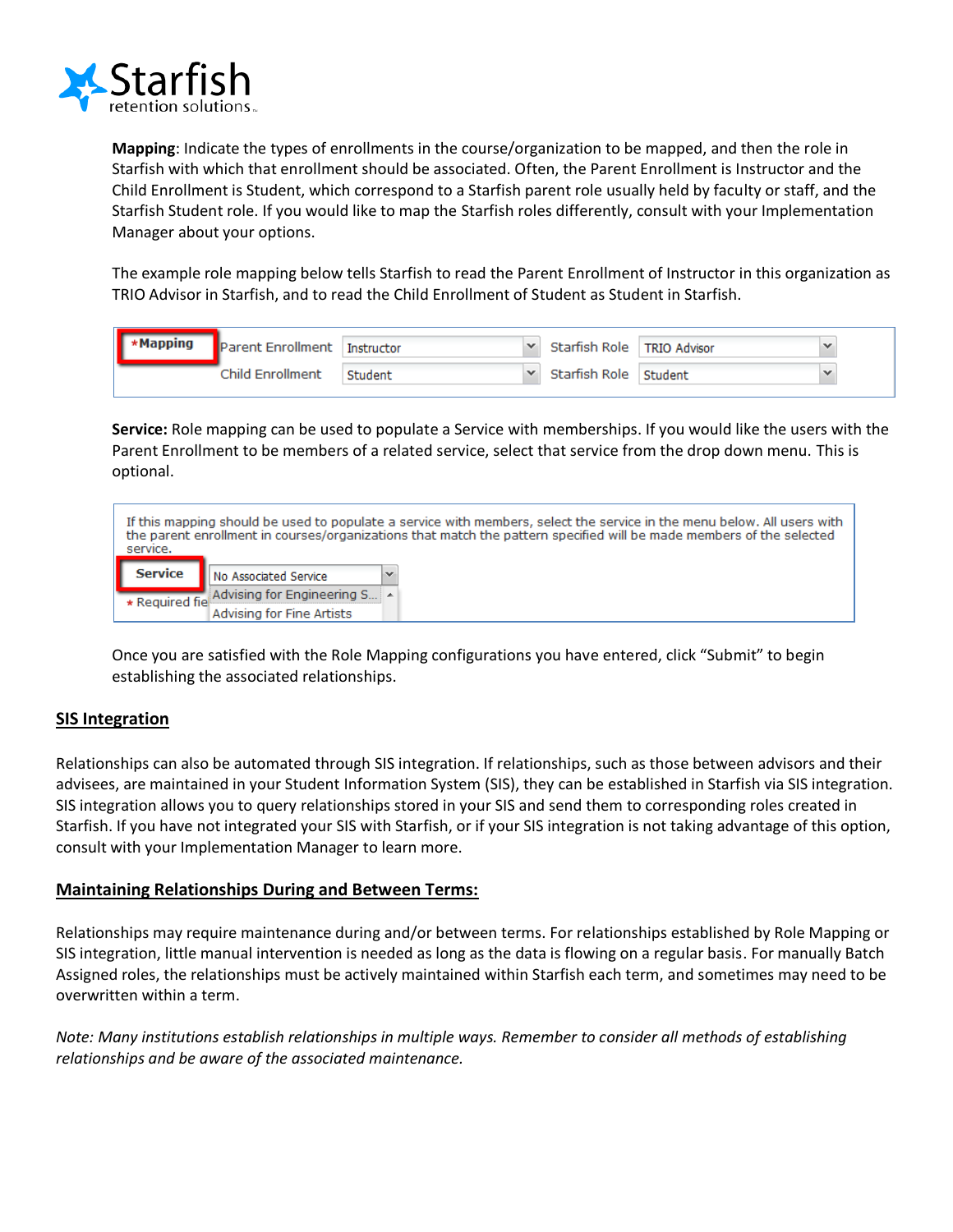

### **SIS Integration:**

Relationships created through SIS integration are generally maintained on a continual basis so that as relationships are updated in the SIS, they are likewise updated in the Starfish system. A process for maintaining the relationships should be established during the initial SIS integration. If you are uncertain about how your SIS relationships are maintained, check with the SIS technical lead at your institution to verify that the relationships are being regularly updated in the SIS, that Starfish is receiving daily imports from the SIS adapter, and that the Term parameters set to query the database are also updated at the start of each new term.

### **Role Mapping:**

Relationships created through Role Mapping are generally maintained on a continual basis by continually updating the associated course or organization in the LMS or SIS that is establishing the relationships, which in turn update the relationships in Starfish.

*Note: If the course or organization that is generating the role mapping has an associated term, that term must remain active for the relationships to remain active. Sometimes institutions elect to create unique terms in their system that are specific to these courses. Each term, you should verify the end date is not approaching expiration by going to Starfish Admin > System Settings > Terms.*

### **Batch Assignment:**

### **Relationships created via Batch Assignment must be updated each term even if the relationships have not changed.**

Because these relationships are assigned to a Term when created, if you do not reupload the file for the subsequent term the relationship will not persist.

During the term, you may need to make changes to existing relationships, as students are assigned new advisors, faculty and staff come and go, and tutors begin or end their employment. You may do so by updating the original file and Overwriting the Group into which you loaded that file.



Please note that when you Overwrite, **you are replacing all files loaded into a Group** with the new file you are uploading. This is why using a single file per group is ideal. If you have loaded several different files into the same group, either consolidate those files into a single, updated file before choosing the Overwrite option, or **consult with your Implementation Manager to avoid accidentally deleting relationships** from your system.

*Note: The DEFAULT Group should never be Overwritten. If you have uploaded relationships to the DEFAULT group and need to update them in the middle of a term, contact your Implementation Manager to discuss your options.*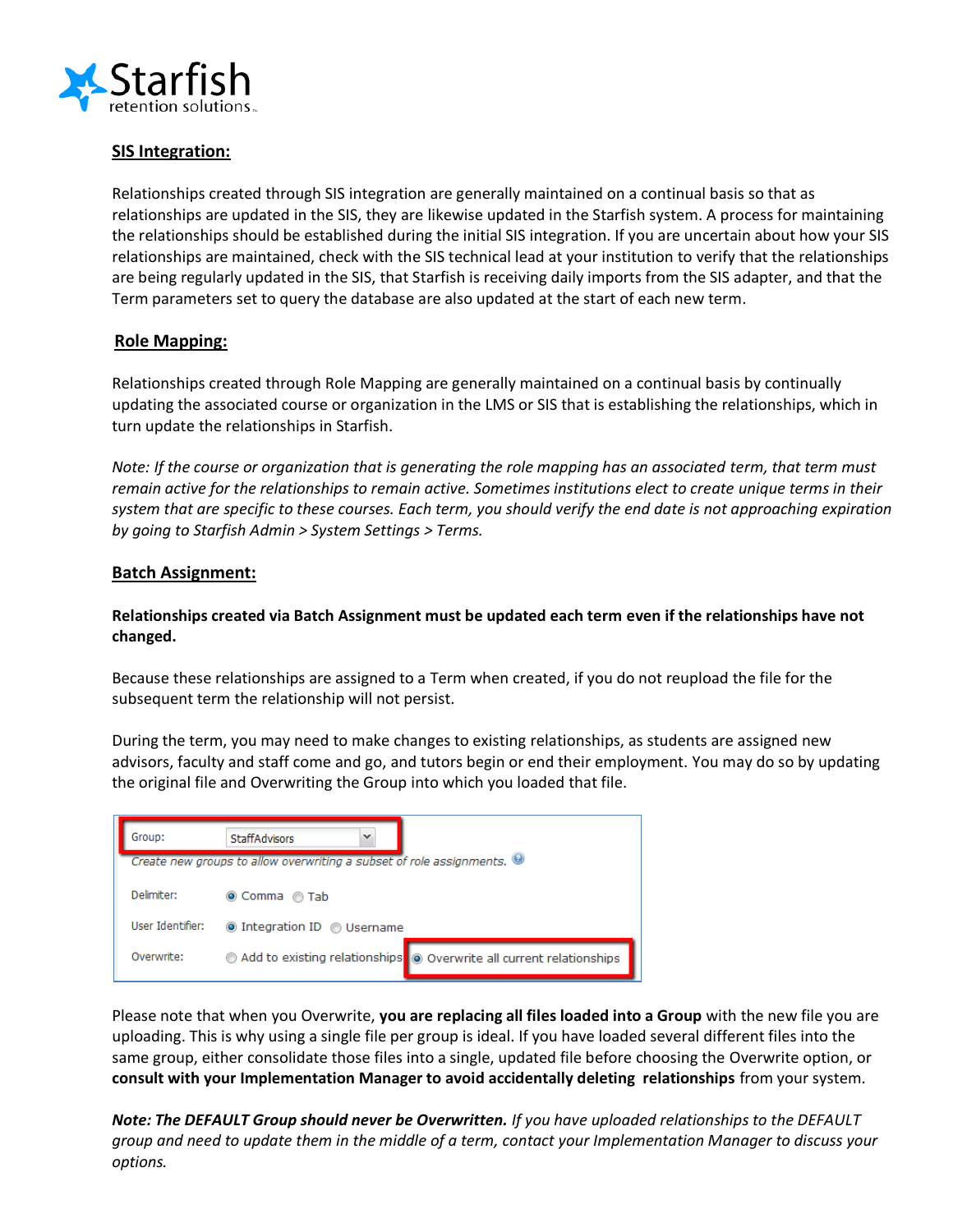

## **Viewing Roles/Relationships in Starfish:**

To verify that the correct relationships have been established in Starfish, you can view them in several ways. Keep in mind that relationships must be processed before they are visible. For Batch Assigned relationships, this may take up to one hour. For relationships being established or updated through SIS or Role Mapping, this could take much longer, depending on when the information was updated in your SIS or enrollments, and when your Starfish imports are scheduled.

*Tip: View your recent imports and log files by going to Starfish Admin > System Settings > Import Status.*

### **Relationships Report**

To view additional details about relationships by Role and Term, the Starfish Relationships Report can be run to verify the relationships that currently exist in your system as well as how they were created. Go to Starfish Admin > Reports > Relationships. Select a term and a role. Then click the Generate Report button. When the report is ready it will be listed in your Report Queue as a hyperlink. The link will open the file in Microsoft Excel.

Relationships created via SIS will be indicated with "SIS" in the Source ID column. Relationships created via Role Mapping will be displayed with the Source ID column empty, but the associated course will be displayed in the Course column. Relationships created via Batch Assignment will be displayed with the Source ID column indicating the Group into which the file was uploaded.

| Source ID                    | <b>Term Name</b> | <b>External User ID Last Name First Name Username Type</b> |         |       |                     | <b>Course</b>                    |       | Student Last Name Student First Name |
|------------------------------|------------------|------------------------------------------------------------|---------|-------|---------------------|----------------------------------|-------|--------------------------------------|
|                              | Spring 2012      | 123456 Gold                                                | Yasmine | vaold |                     | Role Mapping BIOL101.109.04 Eqon |       | Adam                                 |
| General Advising Spring 2012 |                  | 123456 Gold                                                | Yasmine | vgold | <b>All Students</b> |                                  |       |                                      |
| ↓ ISIS                       | Sprina 2012      | 123456 Gold                                                | Yasmine | vaold | One to One          |                                  | Lands | Rachel                               |

### **Display of Relationships**

Any user with one or more "parent" roles can view their relationships by going to Students > My Students > Connections. Users should utilize the Term drop down menu to help navigate through various relationships.

| Search:<br>  Name                | <b>Connection:</b> | 1st Year Advisor<br>$\mathcal{L}$                          | Term:                    | $\checkmark$<br>Go.<br>Active      |
|----------------------------------|--------------------|------------------------------------------------------------|--------------------------|------------------------------------|
|                                  |                    | All Students                                               | ▲                        |                                    |
| $Name \triangle$                 | Email              | 1st Year Advisor                                           |                          | Cell Phone<br>Phone                |
| A <mark>G</mark> Albright, Randy |                    | Randy.Albr Business Majors - First Year Only<br>Instructor |                          | (757) 622-4487<br>$(757)$ 622-4487 |
| Gilmore, Lexy                    |                    | zsafavian@ All Courses                                     |                          | (757) 622-4487<br>$(757)$ 632-9901 |
| & Lands, Rachel                  |                    | jburke@st; General Biology I<br>BIOL101.109.04             |                          | $(757)$ 622-4487<br>512-695-6257   |
| Student, Jane                    |                    | zsafavian@Microbiology                                     |                          | (757) 622-4487<br>512-695-6257     |
|                                  |                    | BIOL220.109.01                                             | $\overline{\phantom{a}}$ |                                    |